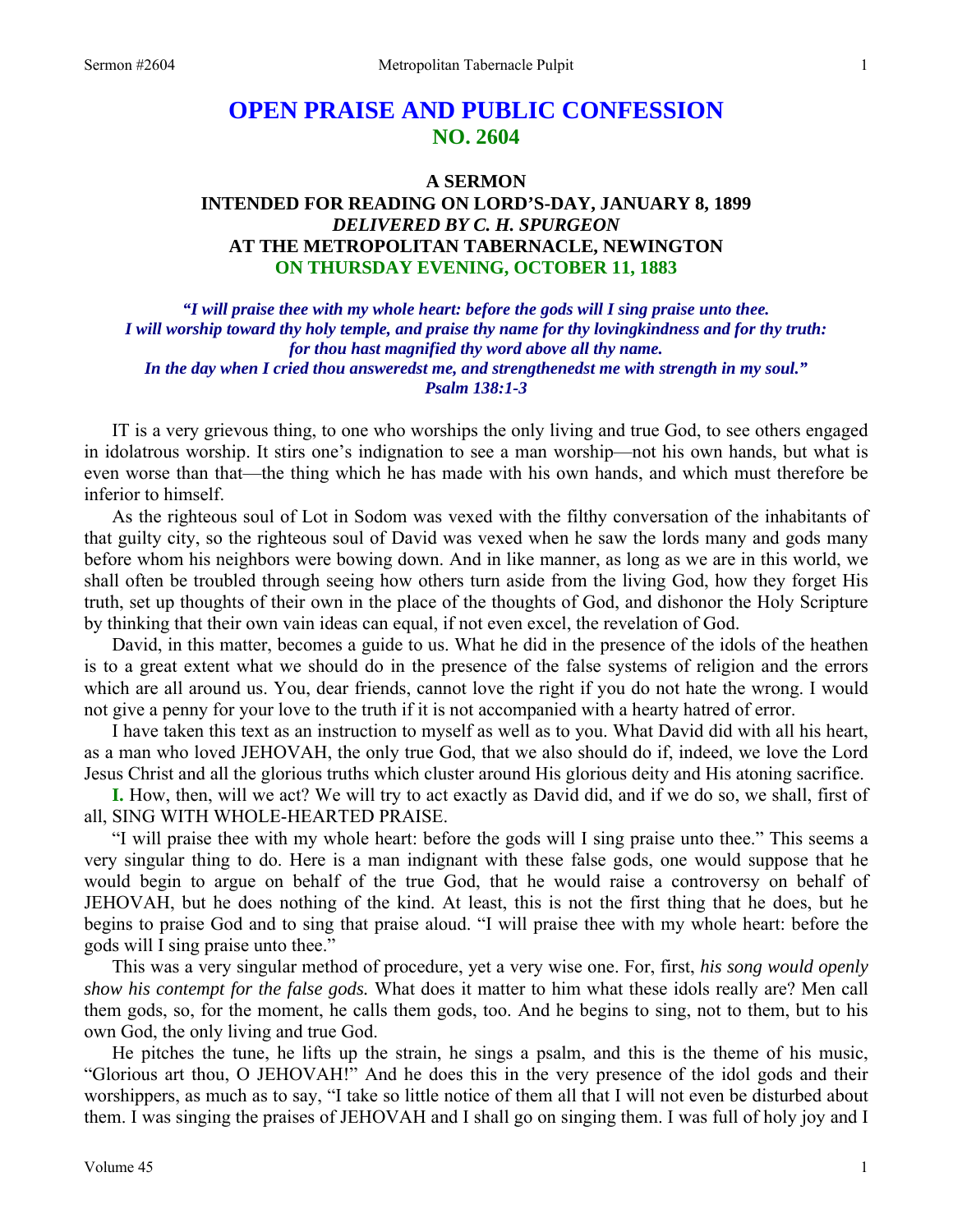intend still to be so. Those gods of the heathen are nothing, but our God made the heavens. Therefore, I will not rob Him of His glory or deprive Him of His full revenue of praise, by turning aside even for a single moment to pay any attention to these mere blocks of wood and stone."

 It was a wise way of acting on the part of David and it was also a generous way, because he did not in words pour contempt upon the idols, but he showed his contempt for them by presenting his praise to JEHOVAH alone.

 Let us do the same, beloved. Do not worry yourself about those who turn aside from the truth and run in their own crooked ways. Warn them as best you can, but remember David's advice on another occasion, "Fret not yourself because of evildoers." You have better work to do than to fret about them. Begin to praise your God and go on praising Him. Sing as many songs unto Him as ever you did and let your heart be just as glad as ever it can be.

 "Why do the heathen rage and the people imagine a vain thing? The kings of the earth set themselves, and the rulers take counsel together, against the LORD, and against his anointed, saying, Let us break their bands asunder, and cast away their cords from us. He that sitteth in the heavens shall laugh: the LORD shall have them in derision."

 And if the Lord laughs, let us not cry. If He treats them with such calm contempt, let us do the same, and lift up our voices again and again unto Him whose mercy endures forever, and whose throne is so established that all the leaguered hosts of earth and hell cannot shake it for a single moment. "Say among the heathen that the LORD reigneth." "The LORD sitteth upon the flood; yea, the LORD sitteth King for ever." Wherefore, let no man's heart fail him, but let all who love the Lord show their contempt for His adversaries by pouring out their joyful adoration unto the Most High.

 I like David's plan of dealing with the idols, by continuing his wholehearted praise to God, because, next, *it would evince his strong faith in the true God*. I cannot tell any better way by which he could have shown his confidence in JEHOVAH. He had already poured contempt upon the false gods, but now his calm, happy singing proves his reverence for the Most High and makes men see that, if they doubt, he does not. If they rail, he knows how vain their railing is.

 It proves to them that there is at least one man who has true faith in God, for he stands like a solid rock amid the surging sea. He is not moved. No, he is not affected enough to postpone his music, but he keeps on singing and singing the more loudly, the more the sea roars and the fullness thereof. The more shrill the noise of the tumultuous idolaters, the more does he proclaim aloud his holy joy and his unshaken confidence in his God. True faith is one of the best of sermons. He who is—

> *"Calm 'mid the bewildering cry, Confident of victory,"*

has, by that trustful calmness, done more to inspire the timid with confidence than if he were the most eloquent of men who had with great vehemence urged them to trust in God. Thank God, faith, as well as unbelief, is contagious and if—

#### *"One sickly sheep infects the flock, And poisons all the rest,"—*

there is another side to that truth.

 One true believer tends to strengthen all the rest and to make them "strong in the Lord, and in the power of his might." He who can sing as he goes to battle, if he is a leader, is likely to lead a tribe of heroes in his train. He who can sing in the time of shipwreck is likely to put courage into every one of the crew, so that they do their best for the laboring vessel, and if it be possible, bring her safely into the haven. Sing, then, brother. Sing, my sister, for this will prove your childlike confidence in God, your implicit reliance upon Him.

That is a second commendation of David's mode of action.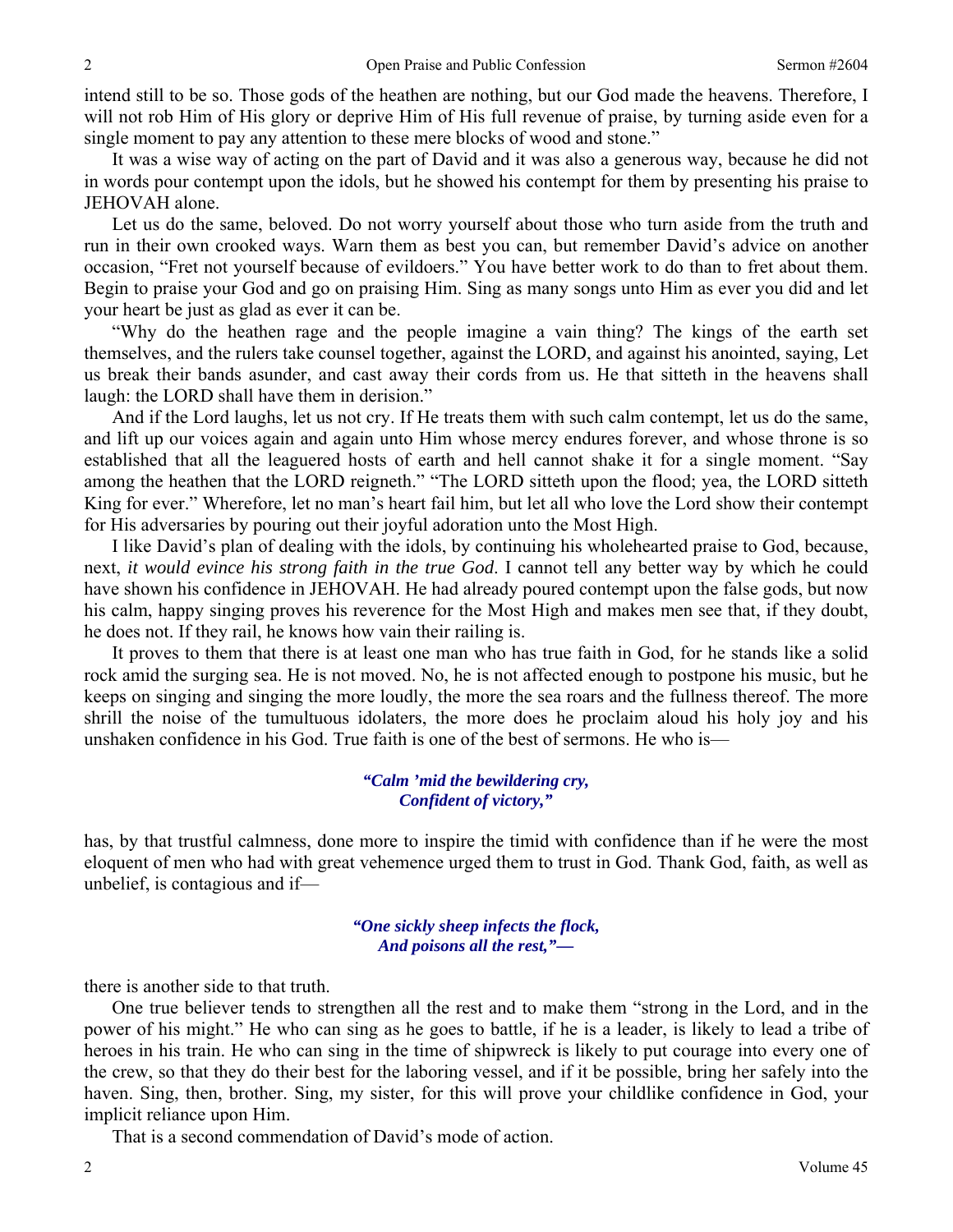The next is that by continuing to praise JEHOVAH in the presence of the idols, *he declared his allabsorbing zeal for God's glory.* He did not need to stand up and say, "I love the Lord with all my heart." Hear him sing, "I will praise thee with my whole heart." See what force he puts into every note, listen to his jubilant song, you can tell by the very sound of his voice that his praise of JEHOVAH comes up from his heart and from his whole heart.

 He is enthusiastic, he is full of confidence. If he had a doubt concerning JEHOVAH, he would not sing like that—and if he were lukewarm, he would not sing like that. But as he is singing with his whole heart, those who are opposed to him say to themselves, "It is no use to trouble ourselves about that man. We shall never turn him from the faith."

 They will sheer off, one by one, knowing that it is no use to attack such a firm believer. He who praises God with his whole heart is like a man on fire—he is terrible to the adversaries of the Most High. When the great Spanish Armada was ready to swoop down upon the English coast, our brave Admiral Drake took some of his small ships and placed them where the wind would carry them right among the Spanish fleet. He filled the vessels with combustible material and set them alight.

 Then he had no need to go himself, for the wind just took the fire-ships and drifted them up against the Spanish galleons that floated high out of the water, and exposed a vast surface to the air, and one and another of the big unwieldy monsters were soon in a blaze and a great victory was won without a blow being struck.

 So, I like to get a red-hot Christian full of music and praise unto JEHOVAH and just let him go, by the influence of the Holy Spirit, right into the middle of the adversaries of the truth. They cannot make him out. They do not know how to handle a man on fire. If he would try to argue with them, they might overwhelm him with their logic. If he would fire a shot at them, they could shoot back at him, but he does nothing of the kind. He simply blazes and burns to the glory of God, and that is a most effective mode of warfare with the Lord's enemies.

 Suppose, my brethren, that you were to have your hearts all on fire, burning and glowing with the intense conviction that the Gospel is true, and that the God of heaven and earth is the one living and true God, and that the atoning blood of the divine Savior is the one hope of guilty sinners, you might do grand work for God then.

 Tolerate no doubt in your spirit. Believe right up to the hilt with unstaggering confidence and then sing out your praises of JEHOVAH with a joyful confidence. Those who hate the truth will not know what to make of you, they will probably get out of your way as quickly as possible. But if they do not, then perhaps you will set them also on fire, and it may be, by the grace of God, that you will burn up some of their errors, and put them into a terrible state of confusion and anxiety if they still resolve to fight against the Lord of hosts.

 It was a wise plan, this of David, of getting in among the heathen gods and singing to the praise of JEHOVAH. They could not understand him, but they were affected by his singing all the same. If he could have walked through any temple where all the idol gods could have been gathered together, and if he could have sung there the words of our grand Doxology,—

> *"Praise God from whom all blessings flow, Praise Him all creatures here below, Praise Him above, ye heavenly host, Praise Father, Son, and Holy Ghost,"—*

 I should not have wondered if old Dagon had come tumbling down to the ground, and if Chemosh, and Milcom, and Baal, and Ashtaroth, and all those other abominations of the heathen, had fallen prone upon the earth at the sound of this glorious song of praise unto JEHOVAH. Therefore, if we would overthrow the idols of our own day, let us imitate this wise mode of action on the part of the psalmist.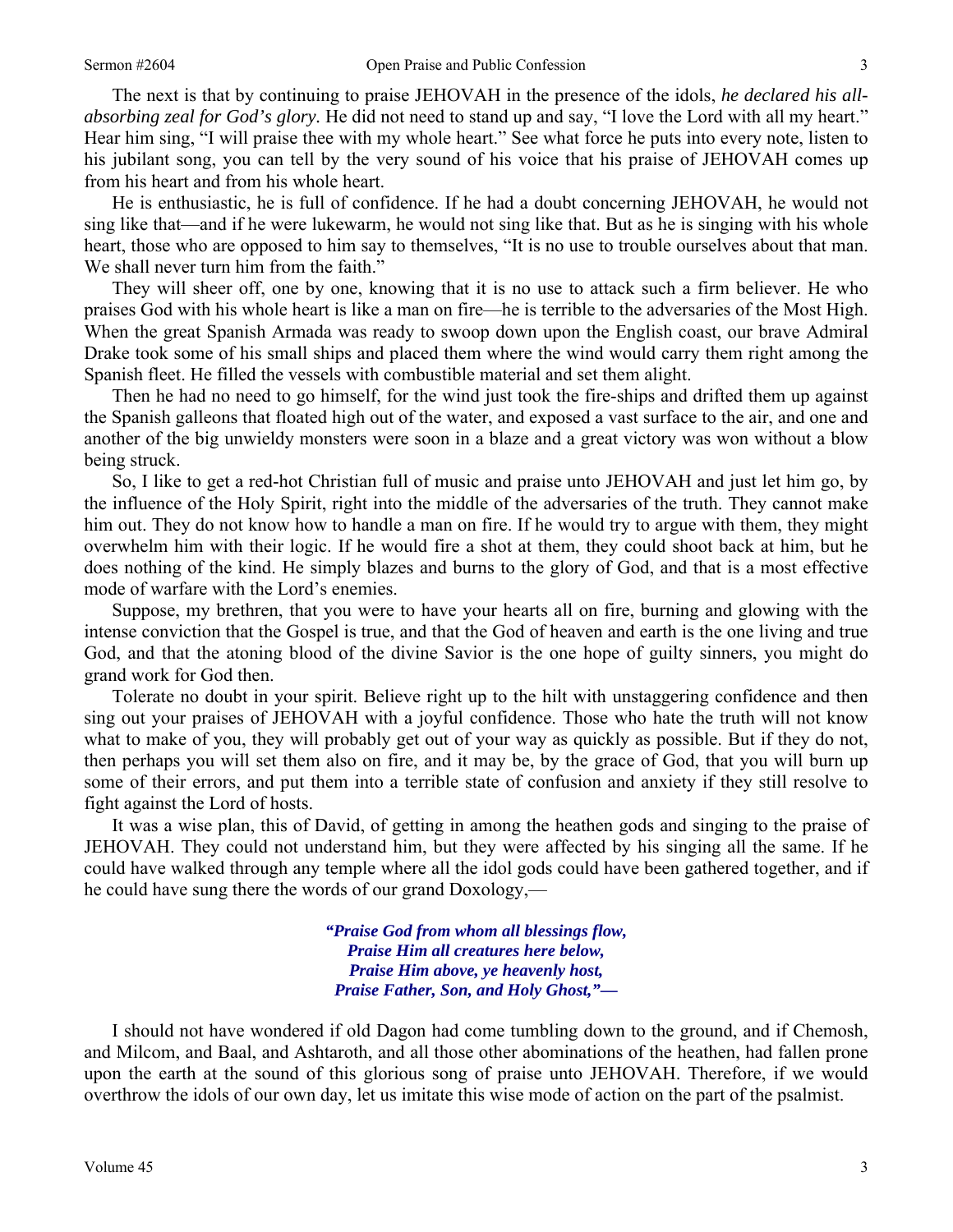I believe, also, that David was quite right in singing with all his heart before the idol gods, because *it would shield him from all danger wherever he went*. To walk among the wicked is a dangerous exercise. It is as though a man had to go into infected air or traverse the wards of a leper hospital. He is himself apt to become affected by the poisonous atmosphere and to become infected with the deadly malady.

 But oh, if you keep on, with all your heart, praising God all the day, you may go with confidence wherever duty calls you! Ah! you might go between the jaws of death itself and yet suffer no injury, for an atmosphere of praise would be the best deodorizer and disinfectant wherever you might be bidden by the Lord to go.

 As long as you kept on praising God and magnifying His holy name, no adversary could do you any harm. Remember how the hosts of Jehoshaphat triumphed in the valley of Berachah when they began to sing praises unto God. Then were their adversaries routed. Recollect also how Paul and Silas could not be held in bonds when, at midnight, they sang praises unto God.

 Then the prison rocked, the chains were broken, and the doors flew open, for there must be liberty where men can sing unto JEHOVAH. Where wholehearted songsters adore the Most High continually, the prisoners' fetters snap and the foundations of dungeons are moved. Therefore, dear friends, mind that you keep up the spirit of praise.

 I used to know, years ago, a poor old laboring man. He was a Methodist of the good old-fashioned school. I never met him or spoke with him, without finding that, wherever he was, he was always singing. He was up in the morning at half-past five to get out to his farm work and he sang while he was dressing. He sang as he pulled on his corduroys. He sang as he put on his smock. He sang as he walked downstairs, he sang as he tramped off down the street, and he sang all day as he was at his work.

 He did not keep on singing while I was preaching, but he seemed almost as if he wanted to do that. And every now and then, he would burst out with, "Hallelujah!" or "Praise the Lord." He was so full of thanksgiving to God that he was obliged to give expression to his feelings sometimes even when it would have been more proper if he had kept quiet.

 He was one of the holiest men I ever knew and I used to account very much for his simple gentleness, integrity, and happiness by the habit he had acquired of constantly singing the praises of God. He worked with some men who were in the habit of swearing, but he kept on singing. And after a time, they began to think that it was not the right thing for them to swear. He went among men who drank, but he never left off singing, and somehow, even among such men, there was a kind of respect for him. It was so with all who knew him. His employer tried to put him where he would have easier tasks than others as he grew old and everybody loved him.

 I always wished that he had been a Baptist—that would have been just the finishing touch to make him perfect—and then we should have lost him, for all perfect people go to heaven at once. But if I mentioned that subject to him—and sometimes I did—it was not long before he began to sing and he asked me to join him, which I gladly did.

 His was a happy way of living. I wish that I and all of you could rise to it. Perhaps somebody says, "That good man was a very happy, gracious soul, but still he was very childish." Perhaps so, but I would like to be just as he was. I do not speak of him as having been child-*ish*, but child-*like*, ever praising God like a happy child who is always singing.

 You know, dear friends, you can keep on praising the Lord whatever else you may be doing. You can sit down in your house with the needle in your hand, or go abroad into the garden with the hoe, and still be praising God. We do not have half enough of praise, brothers and sisters. I am sure the devil would be more angry with us it we would begin to praise God more, and we certainly are under no obligations to him to keep from irritating his temper, so let us sing unto the Lord as long as we live and defy the devil to do his worst. As he likes neither music nor song in praise of JEHOVAH, let him have plenty of them both.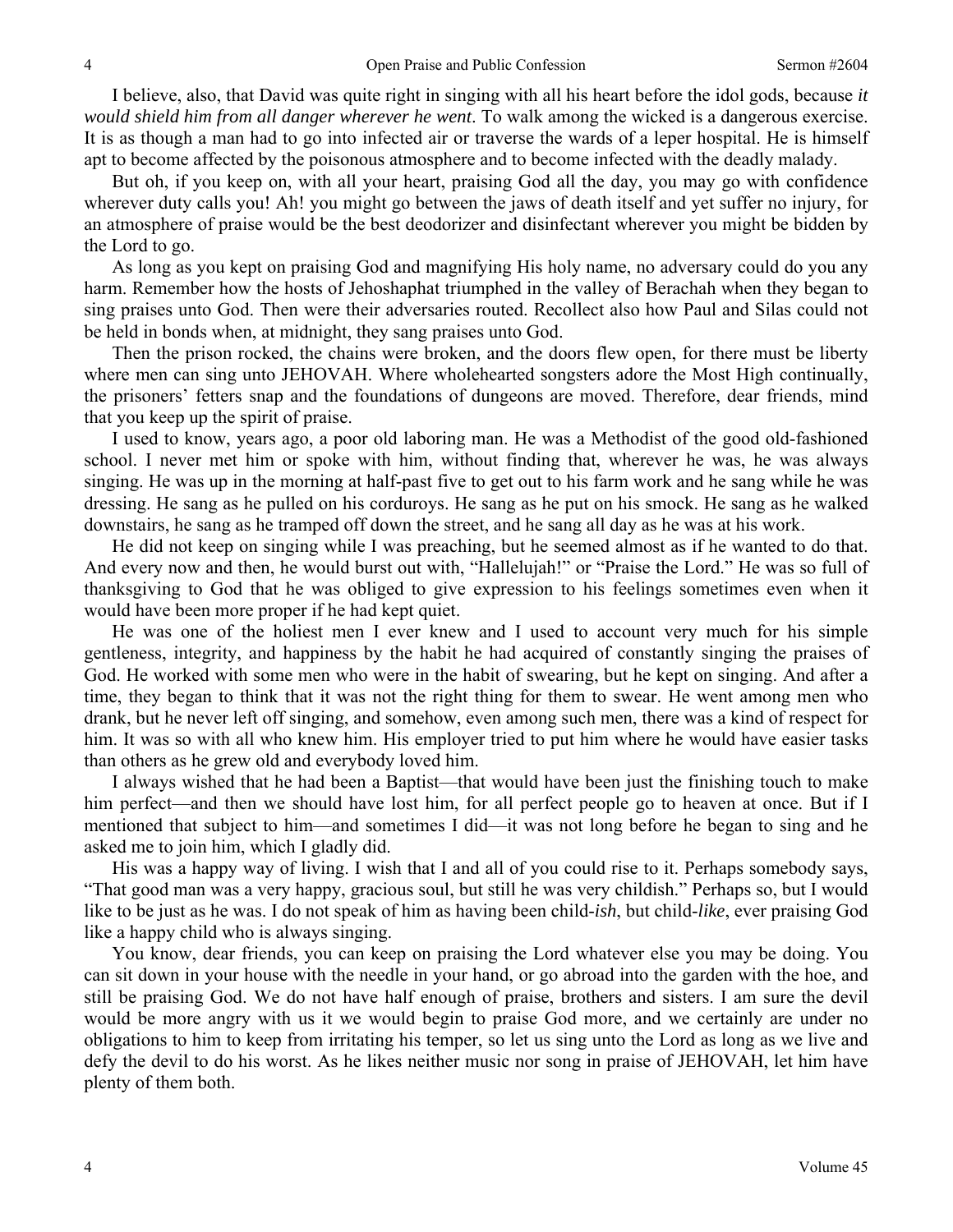Let us continually do as David declared that he would, "I will praise thee with my whole heart: before the gods (or before the devils, before the kings, or before the beggars, before the drunkards, before the swearers, before anybody and everybody) will I sing praise unto thee."

That, then, was the first part of David's action—singing unto JEHOVAH with whole-hearted praise.

**II.** The second thing that David did was to WORSHIP BY THE DESPISED RULE.

 Even in the presence of those who set up their idol gods and their false systems, he declared to JEHOVAH, "I will worship toward thy holy temple."

 Some said, "Worship this way." Others said, "Worship that way." In the present day, some say that the Old Testament is not inspired, that there is much that is very doubtful in the five books of Moses. Some are going to worship in one way, some in another way of their own inventing, but if we are of David's mind, we shall say to the Lord, "I will worship toward thy holy temple." Let every other man have his own way of worshipping if he will, but brethren, as for me, I say to the Lord, with David, "I will worship toward thy holy temple."

 I admire this declaration, first, because *it is a quiet way of ignoring all will-worship.* "Oh!" says one, "I am resolved to worship God with all kinds of show, and ceremony, and flowers, and millinery." Another says, "I intend to worship God out in the fields and never to mingle with His people at all." Very well, you go your own ways, but I ignore both of your ways, for my way is to worship toward God's holy temple—that is the way in which the apostles and the early Christians worshipped Christ, not forsaking the assembling of themselves together, as the manner of some is—the way in which they cheered their own hearts and the hearts of their fellow believers, with psalms and hymns and spiritual songs—the way in which they spoke as the Spirit gave them utterance—the way in which they gathered around the table of their Lord to remember His great love to them. You may go and set up whatever novelty you like, but I shall keep to that—

## *"Good old way, by our fathers trod,"—*

and I trust that every true child of God will make this personal declaration to the Lord, "I will worship toward thy holy temple."

What did David mean by that expression, "thy holy temple"? Well, the temple, like the tabernacle in the wilderness, was *typical of the adorable person of our Lord Jesus Christ*. It was not that the tent in the wilderness or the temple on Mount Zion was anything of itself, but these were the places where God was specially pleased to reveal Himself.

 Now, today the temple of JEHOVAH is the body of our Lord and Savior Jesus Christ, which He Himself expressly called "the temple." Let others worship saints and angels, if they will, but we will worship the incarnate Christ and Him alone. Let others worship the man and think him nothing more than man, but we shall worship Christ as God.

I was delighted to sing with you, a little while ago,—

*"Jesus, my God! I know His name, His name is all my trust; Nor will He put my soul to shame, Nor let my hope be lost."* 

 Jesus is not only my Savior, but He is also my God. And my prayers are to be presented to the Father through Him and to come up unto the Most High through the person of the God-man, the Mediator between God and men, Jesus Christ our Lord and Savior. I will worship toward that shrine, the person of the Son of God and God the Son.

 But the temple was also *the place of sacrifice* and we shall only praise God aright as we trust to the one great sacrifice. Oh, how many, nowadays, deny the great truth of vicarious suffering, the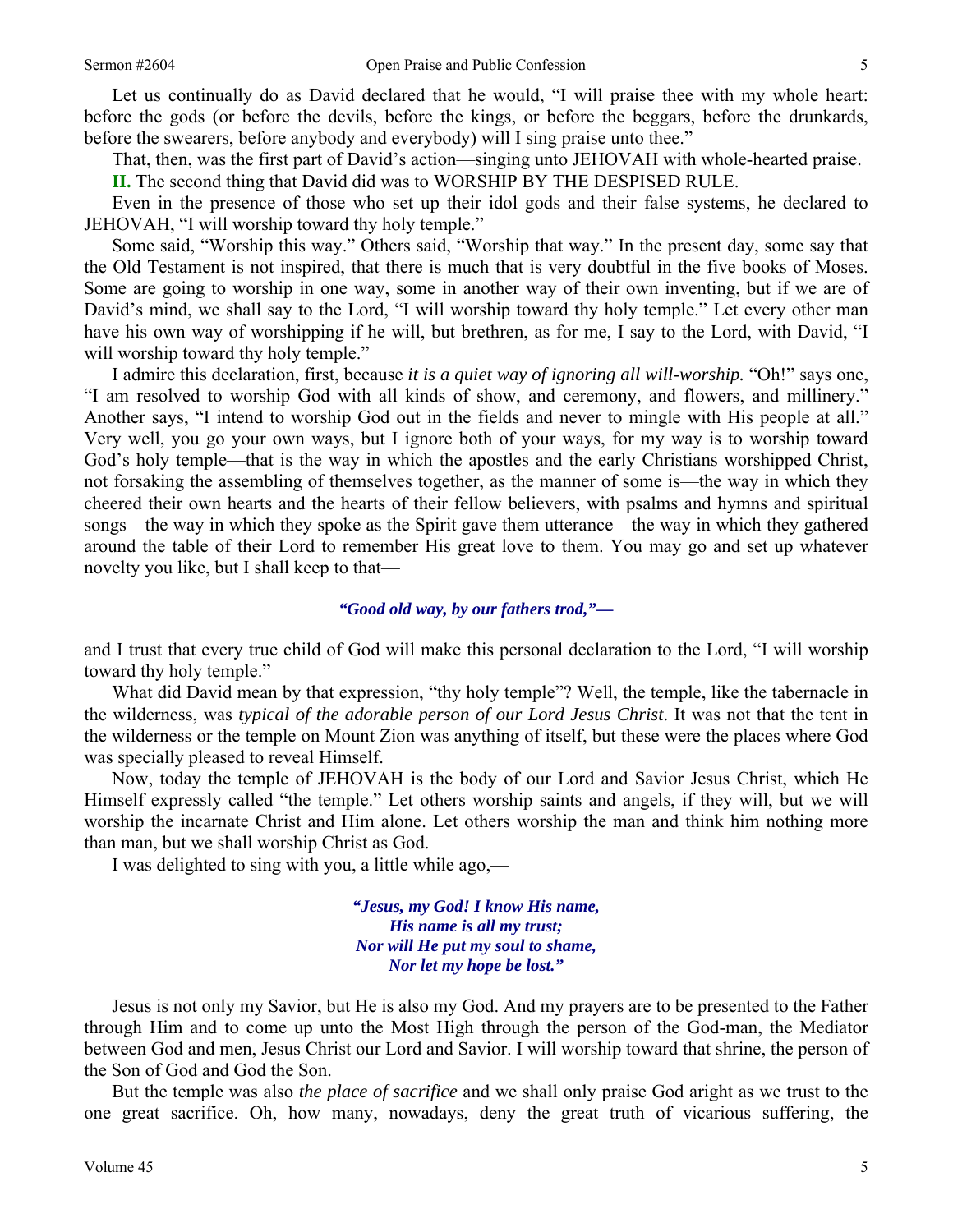substitutionary sacrifice of Christ on Calvary, saying that He is our Exemplar, but not the Maker of propitiation and reconciliation by His blood.

 Well, do not trouble your head about these people and begin to discuss with them, but say, "As for me, 'I will worship toward thy holy temple.' I have not any hope of my prayers speeding except through the sacrifice of Christ upon the cross. I can have no assurance of being accepted by God unless I am 'accepted in the beloved.' So I will offer no prayer but that which goes to God by the crimson road of the substitutionary death of Christ. 'I will worship toward thy holy temple.'"

 Keep to that declaration with unshaken firmness of resolve and it will be the best answer that you can give to the idols, or to the devils, or to everyone else who may oppose the Most High.

**III.** Now notice, thirdly, what David did. He went on from singing and worshipping to PRAISE THE QUESTIONED ATTRIBUTES—the very attributes which are being questioned in this present age. "I will praise thy name for thy loving kindness and for thy truth."

 The true believer should praise God, first, for His lovingkindness and for that lovingkindness in its universality. Some say that the God whom we preach cannot be a God of love because He banishes unbelievers into endless misery. If they refuse His Son, He gives them no hope that there can be any hereafter for them except that of eternal banishment from His presence and from the glory of His power. "The wicked shall be turned into hell, and all the nations that forget God."

 And there are some preachers who cover up and try to hide this solemn truth, or speak as if they had velvet in their mouths when they come to deal with it. I shall not do so. By God's grace, I never shall do so. There is enough love in God to satisfy me and I shall not want to make another god in order that I may believe in his lovingkindness.

 My heart delights to praise the very JEHOVAH of whom the psalmist sings, "To him that smote Egypt in their firstborn: for his mercy endureth for ever: and brought out Israel from among them: for his mercy endureth for ever: with a strong hand, and with a stretched out arm: for his mercy endureth for ever. To Him which divided the Red Sea into parts: for his mercy endureth for ever: and made Israel to pass through the midst of it: for his mercy endureth for ever: but overthrew Pharaoh and his host in the Red Sea: for his mercy endureth for ever."

 I am quite certain that He never executes judgment with a severity which will be questioned by right minds. And in the last great day, when the whole of this dispensation is wound up, it will be seen that "God is love." We may not be able to see it now. He may seem to be, as David says in another Psalm, "terrible out of his holy places."

 JEHOVAH Himself declares that He is a jealous God, who will by no means clear the guilty, and there are many who cavil at that, but the day shall declare it. When the veil is rolled up, to the astonishment of all God's creatures, it will be seen that He did the best, the wisest, and the kindest thing which, all things considered, could have been done. And therefore, though I cannot yet understand all His dealings with the sons of men, yet I believe that they are right and I will praise His name for His lovingkindness.

 There is a special note here which bids us think of *God's lovingkindness in its specialty*. Many cavil at this great truth, which seems to me to be self-evident, that Christ should choose His own spouse. They want to have entrusted to them the selection of a bride for Him. They want God to be lackey to the free will of man and that none of His purposes should be carried out unless man permits it. Their notion is that the great Creator must sit and wait till He gets His creature's permission to be gracious.

 But as for us, beloved, we adore the glorious truth of His electing love, we admire the sovereignty of His grace, and we delight to know that He does as He wills among the inhabitants of this lower world, and deals out His mercy, as Paul puts it, "according to the good pleasure of his will." Instead of disputing with idols or devils, we begin to sing with all our heart concerning the special love of God to His chosen and the favor which He bears towards them that put their trust in Him. We cannot employ our time to better purpose—to argue and debate might be a waste of effort and might depress our own spirit, but to bless the name of the Lord will do us good and will also be to His honor and glory.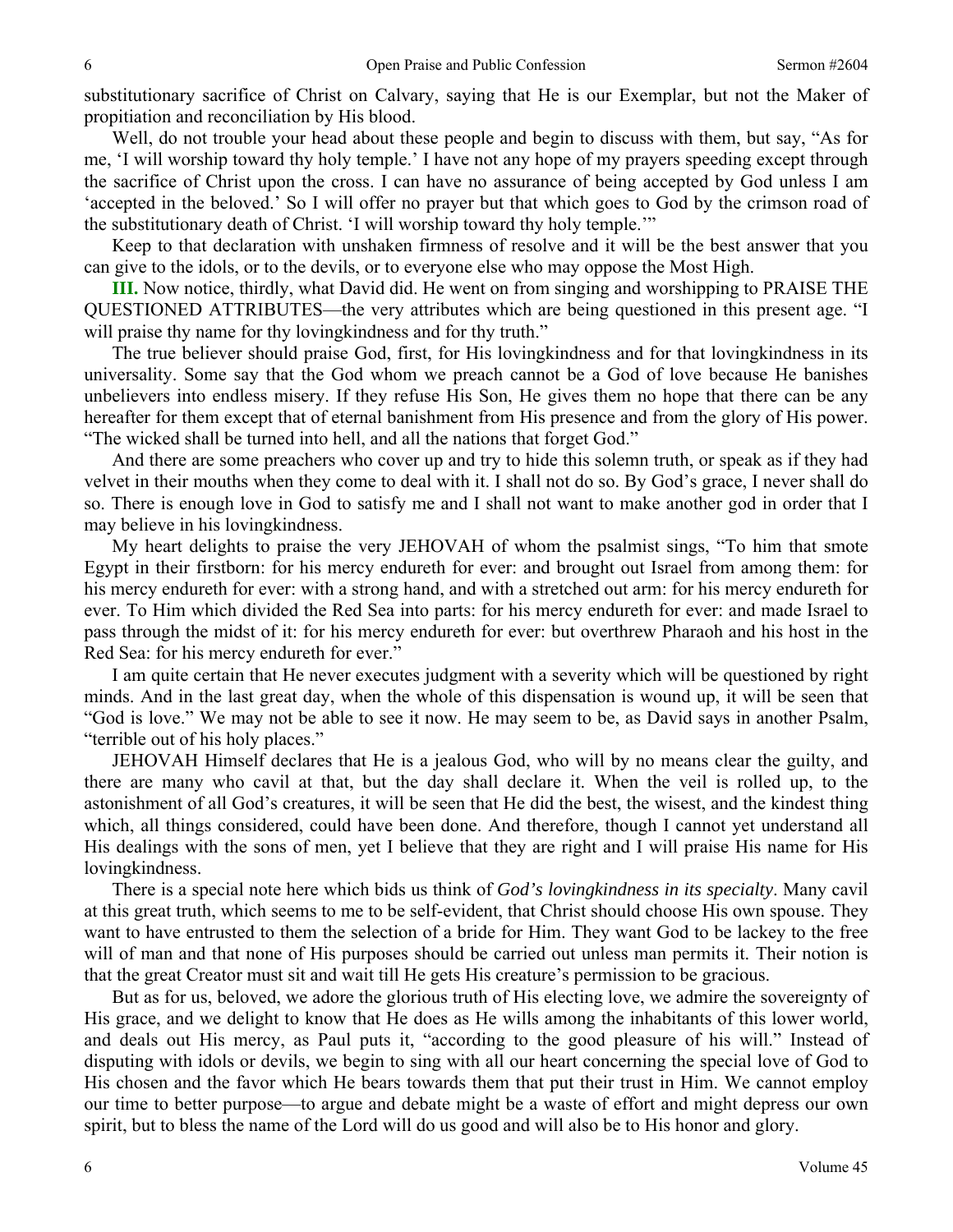I find that the original bears another meaning, "I will praise thy name *for thy grace*, and for thy truth." Is it not a blessed thing to have that word "grace" always in the mouth? "Grace." Is it not one of the sweetest words that God ever permitted human lips to utter? And we often say, "*Free* grace," even if some tell us that is tautology. If one tap of the hammer will not suffice, we will give two. If men do not understand what "grace," means, we will call it "free grace," and we will bless and praise the name of the Lord that we have two such words in the language as "free grace."

 The other attribute for which David said that he would praise the name of the Lord is, *God's truth*. Our heart may well be sad as we see how men are pecking at God's truth. One part of the Bible is given up by one and another part is rejected by another. One of our wise men says, "I have given up all the Old Testament and a large part of the New."

 Well, sir, you might just as well give it all up, because you evidently have no part nor lot in it, or else you would not talk like that. Those gentlemen who want to mend the Bible really need mending themselves. That is where the mischief lies in most cases. If they were savingly converted by the grace of God, they would love every letter of the Book from Genesis to Revelation, and find it food to their souls. But they do not know the inner meaning of it and therefore they despise the Scripture as being but husks to them, and I greatly fear that is all that it is to many of them.

 But as for us, we shall glory in God's truth—in the historic accuracy of every word of this blessed old Bible. In the absolute truth of everything that is recorded here. In the certainty of the fulfillment of every promise and every threatening that is in this Book. And what is more, in the absolute correctness of every unfulfilled prophecy as being just as certain as certainty itself. There is where we mean to stand.

 We believe in plenary verbal inspiration, with all its difficulties, for there are not half as many difficulties in that doctrine as there are in any other kind of inspiration that men may imagine. If this Book be not the real solid foundation of our religion, what have we to build upon? If God has spoken a lie, where are we, brethren?

 And if this Book, for which the martyrs bled, and which sustained our sires in prison, and on their death-bed—if this precious Book, which is today hugged to the heart of many a dying saint, is to be rent away from us, it shall not go without a struggle, in which we will, if necessary, sacrifice even our lives. We will never give up the Bible. We will love it in life and in death, and we will still believe that it is the glorious and perfect revelation, as far as our imperfect minds can discern it, of the lovingkindness and truth of God, and for it we will praise and bless His holy name.

This is what David said he would do, and I recommend all tried saints to do the same.

**IV.** Now, fourthly, there was another thing which David meant to do and that was to REVERENCE GOD'S WORD TO THE HIGHEST DEGREE.

 He puts it thus. "Thou hast magnified thy word above all thy name." My text is such a great one that I need half-a-dozen nights to descant upon it, so I can only give you hints of what I would say if I had the time.

 God's name, dear friends, is revealed in a measure in nature. In providence, that name may be spelt out, but David tells us here that the Lord has magnified His Word above all His name. That is to say, that revelation is made by God to be infinitely superior to creation and to providence as a revealing of Himself, for, first, *it is more clear*.

 If a man paints grand pictures, even if I never saw the man, I know a little about him when I see his paintings. Ay, but if he writes me a letter, and in that letter tells me what is in his very heart, I know more about him by his words than I do by his works. And there is more of God in some passages of the Bible than in the whole universe besides.

 If science could be all known, it would not contain as much real light as there is in a single verse of Scripture, for the best light is in the Word. There is other light, too, but it is only moonlight as compared with the sunlight. God has magnified His Word, for its clearness, above every other method of revealing His name or character.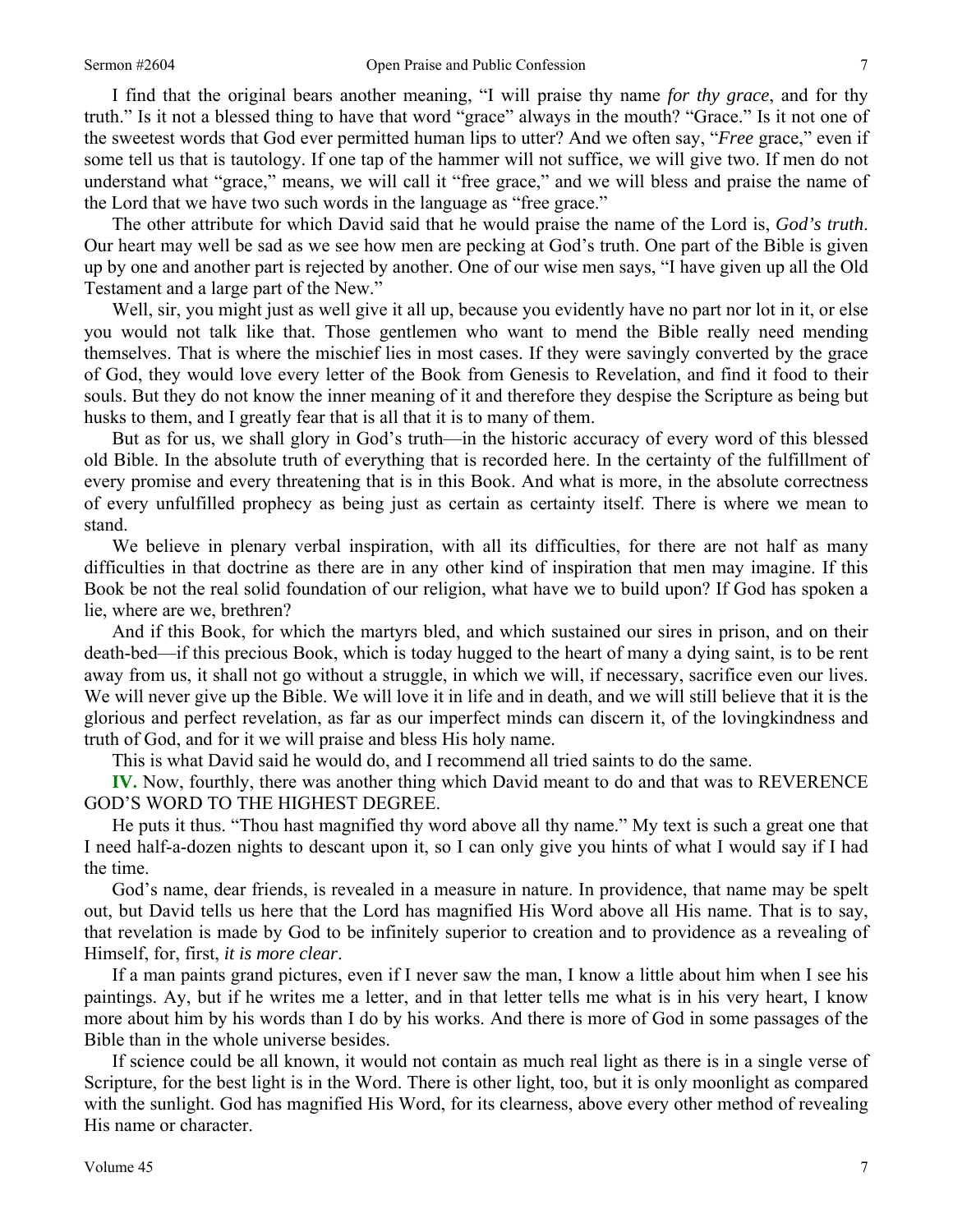It is not only more clear, but it is also *more sure*. If we look into God's works, one man sees one thing and another man sees another. But if you look into God's Word, and you have a childlike spirit, you will see what another childlike-spirited man sees. If you are God's child, you will see what others of God's children see there—and in the great fundamental truths discoverable in His Word, the saints are almost entirely agreed.

 The whole universe is not big enough to mirror God in all His glory. If he looks into the great and wide sea that He has made, the glass is too small to reflect more than a part of His glory. Suppose that God should reveal Himself fully in nature? It would soon be seen that the axles of the wheel would be all too weak to sustain the weight of Deity. It is only revelation that can manifest Him truly to us.

 Think again—God's Word is *more lasting* than His other works. The revelation of God in nature is not unique. If He has made one world, He can make another. If He has made one universe, He can make fifty universes. But after having given us one complete revelation of His will, He will never give another—that one stands alone.

 What God has made known in the book of nature will all pass away. There will come a day when the elements themselves shall be dissolved with fervent heat, and like a worn-out vesture, all this material creation shall be put away. But "the word of the Lord endureth for ever. And this is the word which by the gospel is preached unto you," so that God magnifies His Word by making it everlasting. "Heaven and earth shall pass away, but my words shall not pass away."

 Does not God magnify His Word in your hearts, dear friends? You have sometimes been in the fields on the Sabbath and a sweet sense of rest has stolen over you. In the time of harvest, or on a bright morning when the sun has risen, you have been overwhelmed with a sense of the glory of God. But still, that sweet feeling never comes to the heart so as to affect its secret springs like a passage out of Scripture.

 A promise from God will cast more light into your soul than all the beauties of sea and land. I do not for a moment depreciate the wondrous glory of God in all His works, but still, I do say God is seen better in His Word than in all His works besides, and He has magnified His Word above all His name.

 They say that we ought to alter Scripture because scientists have found out something or other. Yes, I know all about that kind of talk. Scientists found out many things years ago, and within ten years somebody else rose up and found out that they were all wrong.

 The history of so-called philosophy is the history of fools. And the philosophers of this day are no more right than those of fifty years ago. The men are coming to the front who will confute the positive assertions of the present and when they have made their own assertions, and made their bow, another set of wise men will be coming after them to confound them. They are all as the grass that withers, but "the word of the Lord endureth for ever." It has been tried in the furnace of earth, purified seven times, and here it remains, the pure refined metal still, and in this will we glory and not be ashamed.

**V.** Lastly, David was going to PROVE ALL BY HIS OWN EXPERIENCE.

 A bit of experience is the best thing with which to close up my discourse. "In the day when I cried thou answeredst me, and strengthenedst me with strength in my soul."

 Ah, brethren, men say that facts are stubborn things, and so they are. And when a man once gets a fact with regard to the religion of Jesus Christ, he becomes a stubborn man. The man who is in the habit of praying to God and who is in the habit of having answers to his prayers, the man who lives a life of prayer and consequently who is enriched by innumerable mercies, says to those who deny the efficacy of prayer, "You may say what you like, but you cannot trouble us about this matter, because I am daily testing and daily proving in my own experience what prayer can accomplish."

 "Well," they say, "you did not get out of the trouble. You prayed, but you did not escape from it." That is quite true, I did not, but God strengthened me with strength in my soul, and it is a grand thing when the mind becomes calm, when the soul grows strong, when courage increases, when confidence comes, when deep peace and quiet restfulness flow into the soul. All that is a blessed answer to prayer, and as long as God gives us that, we cannot desert His standard, or deny His faithfulness and His truth.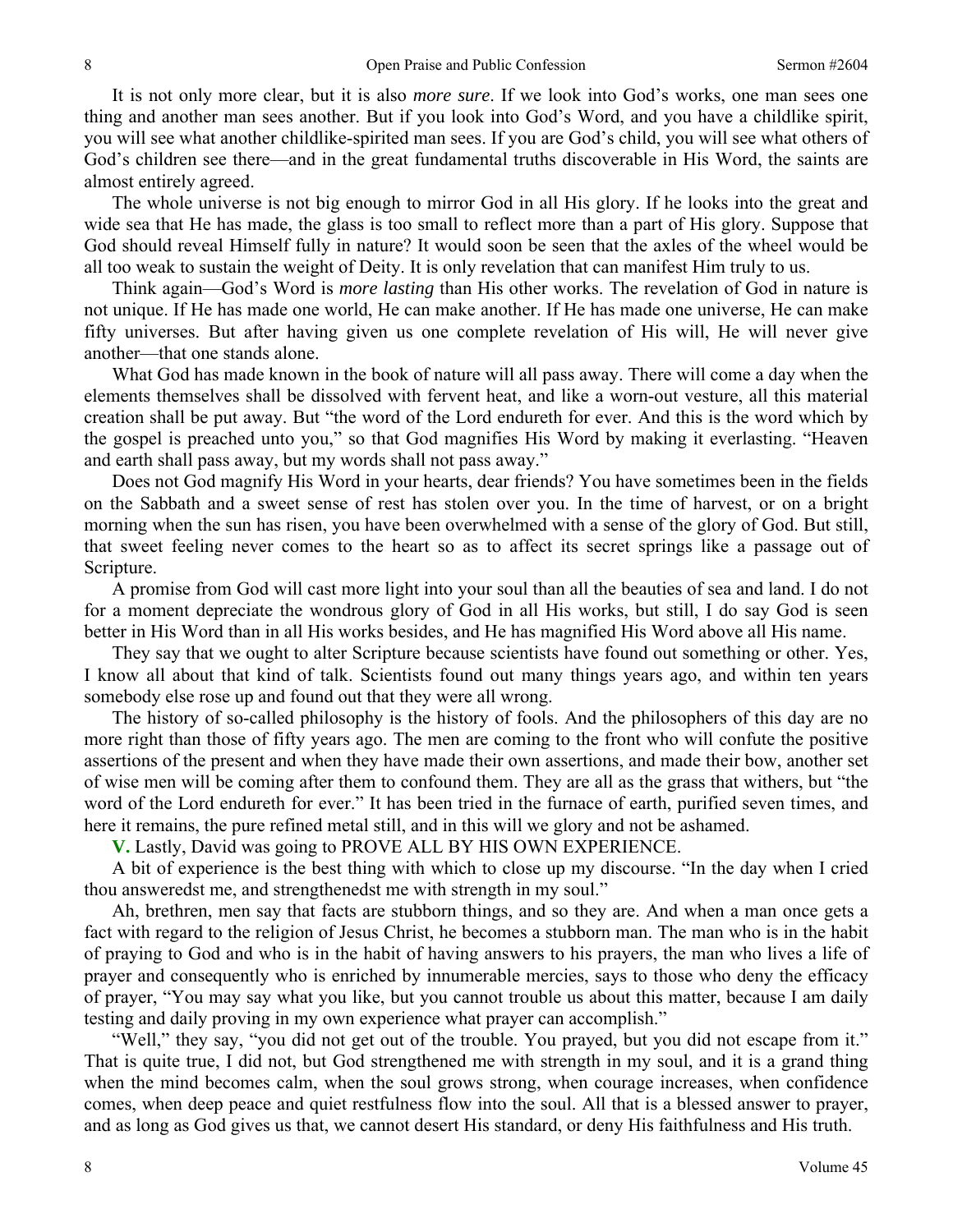Let those who will, go and leave the snows of Lebanon, and the pure flowing river of God for the broken cisterns that can hold no water, or for the muddy waters of Egypt—but we cannot, we dare not, we will not. God helping us, we will stand fast in our belief in the power of prayer. We have tried it, we have proved it, and we are not to be shaken from our confidence in its efficacy.

 The Lord give to every one of you, who do not at present know it, to prove it yourselves, to try it to your heart's joy and satisfaction, and you also shall stand fast in your confidence in Him even to the end! The Lord bless you, for Christ's sake! Amen.

## **EXPOSITION BY C. H. SPURGEON**

#### *PSALM 138*

**Verse 1.** *I will praise thee with my whole heart: before the gods will I sing praise unto thee*.

"Gods or no gods, whatever they may be, 'I will praise thee with my whole heart.' I will not be ashamed to declare my confidence in JEHOVAH, whoever may listen to me."

**2.** *I will worship toward thy holy temple, and praise thy name for thy lovingkindness and for thy truth: for thou hast magnified thy word above all thy name*.

 Now was his time to speak. The gods of the heathen had their worshippers. Then, should JEHOVAH be deserted by His loyal subjects? "No," says David, "I will worship You, and I will praise You, whoever may oppose me."

**3.** *In the day when I cried thou answeredst me, and strengthenedst me with strength in my soul*.

 What worshipper of idols could ever say that of his god? "Ears have they," but they hear not the cries of their worshippers. "Hands have they," but they cannot deliver those who cry to them. "Feet have they," but they cannot come to the help of their votaries. But David declares that God had heard him in the day of his trouble and strengthened him with strength in his soul.

 **4.** *All the kings of the earth shall praise thee, O LORD, when they hear the words of thy mouth*.

 He felt that he had had such good things to say concerning God, such blessed words of God to make known, that even the kings of the earth, when they began to listen to him, would become attentive, and would even become converts, and begin to praise JEHOVAH with him.

**5.** *Yea, they shall sing in the ways of the LORD: for great is the glory of the LORD*.

Think of that—kings singing in the ways of the Lord, crowned princes becoming choristers in God's service. Someone has said that there are few in heaven who wore crowns on earth. And I am afraid it is true that, of all who are crowned on earth, few ever get to that land where all are kings and priests unto God. To have a crown on earth and a crown above is a rare thing. But David says that these kings "shall sing in the ways of JEHOVAH: for great is the glory of JEHOVAH," and they shall be overpowered by that glory—melted, subdued, wooed, won, converted by its power.

**6-7.** *Though the LORD be high, yet hath he respect unto the lowly: but the proud he knoweth afar off. Though I walk in the midst of trouble, thou wilt revive me:*

 He was a king, yet he expected trouble. And do you complain when it comes to your cottage, after it had been to David's palace? "Though I walk in the midst of trouble, thou wilt revive me."

**7.** *Thou shalt stretch forth thine hand against the wrath of mine enemies, and thy right hand shall save me.*

 He expected first to be revived and afterwards to be protected. He believed that God would stretch out His hand, as men do when they make a supreme effort, and put forth all their force, "Thou shalt stretch forth thine hand against the wrath of mine enemies." David also expected ultimate preservation, "'Thy right hand shall save me.' You will do it—dexterously, readily, gladly, will You do it. 'Thy right hand shall save me.""

**8.** *The LORD will perfect that which concerneth me.*